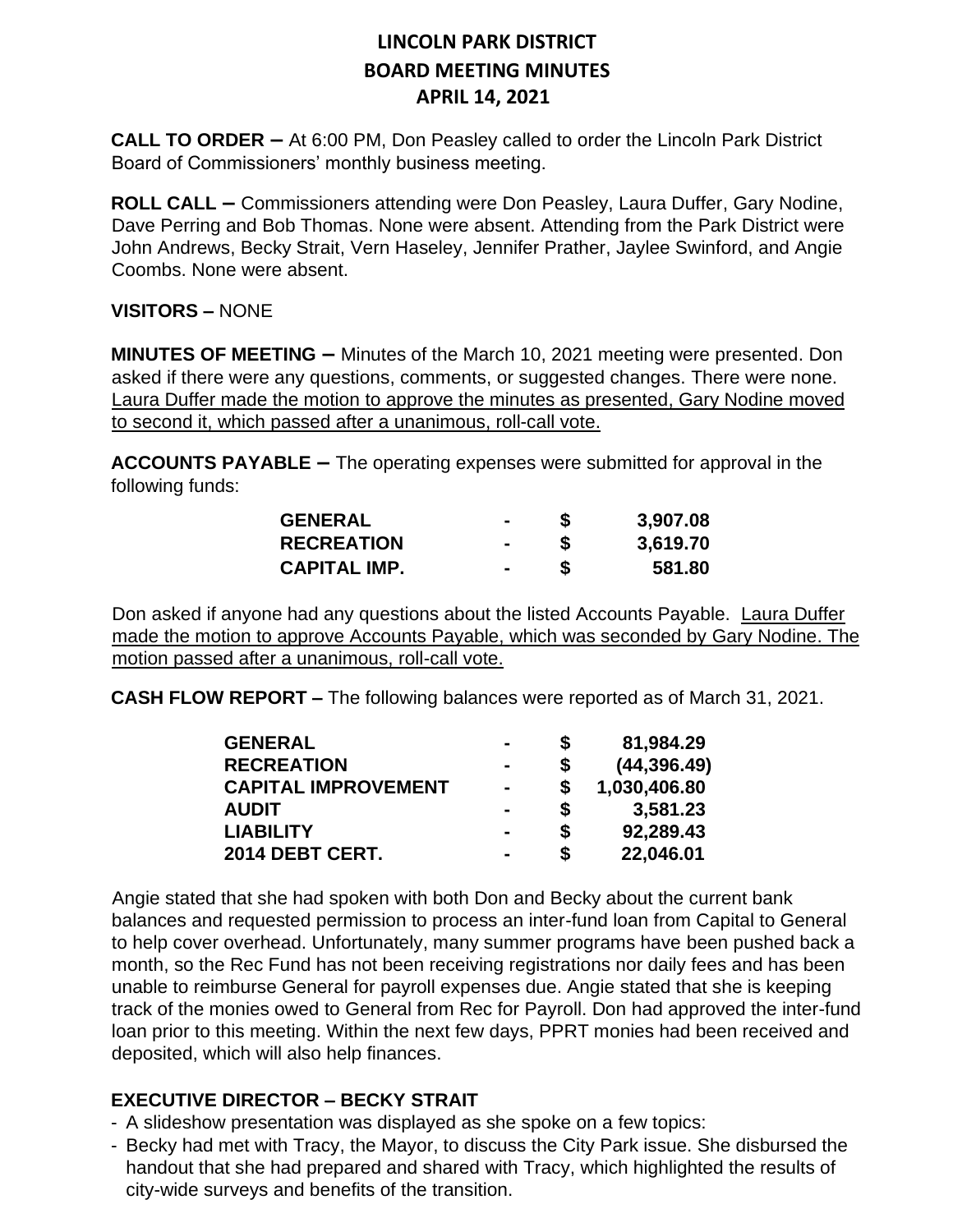- o Becky explained to the Board how she presented the issue of the parks not being improved under the city's ownership, but LPD could apply for OSLAD grants to use taxpayer's money more efficiently to improve parks only if they are under LPD's ownership.
- oTransfer of ownership would clarify liability issues, allow government entities to operate more efficiently and increase grant opportunities, which could extend the upgrade options.
- o Tracy left the discussion stating that he would speak to the City Council about moving forward but has not contacted Becky with any new information yet.
- $\circ$  Becky would like to arrange a meeting with Tracy, including a few of the Board members, if they would be willing, as it seems to be public thought that LPD will not consider upgrades to those parks without grant funding.
- $\circ$  Gary stated that he was confused by that public opinion and Dave agreed that the public does not understand restrictions, nor how matching grants benefit LPD and the taxpayers.
- oThe Board confirms that they would prefer to apply for grants to plan on improving the parks that currently belong to the City.
- $\circ$  Becky stated that the public may not understand that the City granted LPD the right to levy taxes for City park playgrounds, which also states control operations, when the Park District was founded in 1960. (as stated in the City Ordinance)
- $\circ$  Gary queried why this process was taking almost 5 years of discussions, which Becky stated that she felt the Council needed to be engaged in conversation more often to keep the line of communication open.
- oTo help with building that intergovernmental relationship, Becky and Jaylee joined this year's 3rd Friday Committee.
- Regarding the harassment issue previously discussed with the Board, Becky reported that she had spoken directly with the individual. The individual was informed of the complaints and mentioned the possibility of legal action or a FOIA request for details.
	- $\circ$  The issue has been resolved after some email correspondence with the individual as well as the patron's continued attendance without any further issues. Also, the patron stated that phone numbers were never requested, which was verified with staff.
	- $\circ$  Dave inquired if the LPD Attorney had been contacted about the issue, which Becky verified that she had contacted the Attorney and verified that the situation had been handled appropriately. Should the issue continue, they recommended a period of "barring" the patron.
	- o Dave then inquired if there was any signage posted in the Fit Zone regarding patron code of conduct. Becky stated that she would like to get it posted as well as include it in the application process. Angie stated that she had also mentioned to Becky that there was a sign prior to the 2003 remodel, and that daily prices had also been previously mentioned regarding missing signage.
- Becky had attended a few of Jen's Group Fitness classes.
- To get familiar with the Foundation, Becky has met with Terry Carlton.
- Becky also met with Angie, of ALMH, George Alarm, and Aimee Galvin, who ran for the City Council. Aimee has a background in public policy and is willing to help the LPD in the future.
- Becky met with Ryan Benson, of Garland Roofing, to discuss the project and a few leaks that had popped up recently.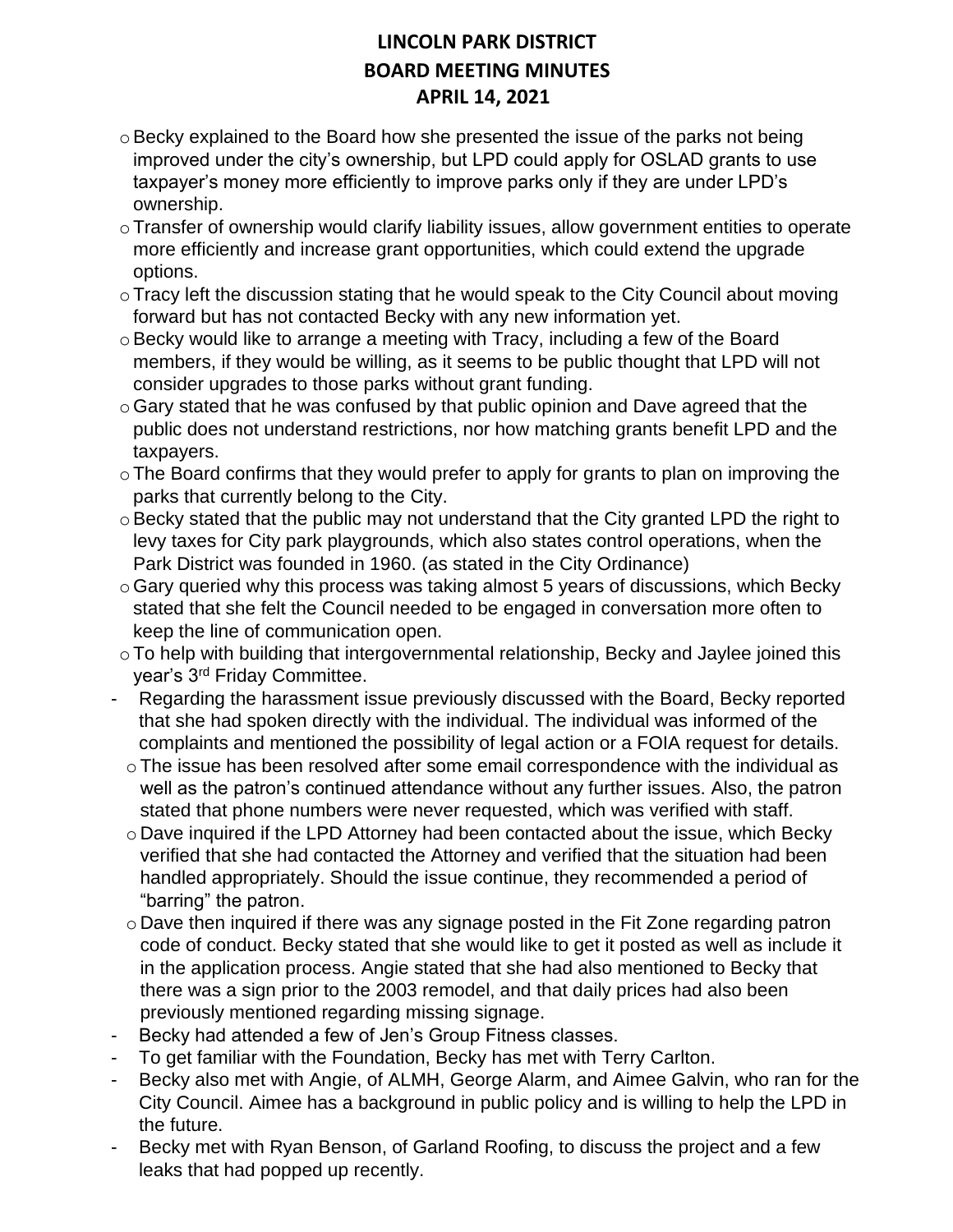- Joe Schaler and Marcia Fernandes spoke with me about collaborating to host a memorial 9/11 run to support local Veterans.
- Becky notified the Board of her joining the Rotary Club.
- Becky has been working towards hiring more staff for the summer and the Fit Zone so that the hours can be extended until 9:00pm in the evening. The added staff will allow for a mid-day shift and the evening workers will close the facility at 9 but stay until 10 to clean at the end of the day. Extended hours are scheduled to begin May 1<sup>st</sup>.
- Michelle Dawson will be the instructor to certify our staff for their AED/CPR training. Staff will also be complete the required harassment training.
- Amber Jordan resigned as the Pool Manager, and Jennifer is taking over her responsibilities. Elizabeth Parrott is interested in becoming certified to train/certify lifeguards.
- Our season ground crew has been hired and will be starting at the beginning of May, Ryan Thomas will be returning, and we will have a paid Intern, Jordan Jacobs.
- Becky has been communicating with the State Police about conducting the required background checks. The IPARKS newsletters had details regarding the requirements.
- Upcoming Events Notes:
- $\circ$  July 4<sup>th</sup> Celebrations are being planned; the fundraiser flier has been updated to be disbursed, the fireworks contract has been signed, and meetings have begun.
- o The Veteran's 9/11 preparations have begun. Events include the 9.11K run, an honor guard ceremony, and possible coordination of the Scott Brown memorial Mud Run.
- o District 27 is collaborating with a recycling project.
- o Pool deck rope is being replaced; State Farm's Brian Clark has reached out to sponsor opening day admission fees. We have been discussing how to track patron attendance to meet the State's reduced capacity mandate.
- o Bronco field's bleacher need to be replaced, and options have been researched and discussed.
- George Alarm has been contacted about possibly adding cameras in a few places, due to a few incidents not being covered by cameras.
- $\circ$  A patron called in to report his window having been broken while parked in the rear lot.
- $\circ$  Another patron slipped and fell; the Dr he saw for an unrelated matter noted the bruises and the hospital' billing dept seemed to suggest that the patron file a claim under LPD liability insurance since it occurred on LPD property. The patron was confused, since he stated the fall was caused due to ice on his car, not the property. Upon review of the submitted insurance document, Angie pointed out that there is a section that specifically asked if the insured believed that another entity held liability for the incident, which the patron simply needed to check "no" if that is what he wanted to do. The patron thanked LPD staff for helping him with the paperwork. IPARKS did advise to submit paperwork on our end in case a claim is later submitted by the patron and verified that the Dr Office has no say in whether a claim is submitted to another party.
- o There was no video coverage of either incident.
- o A quote was provided to include 5 more cameras that would cover both entrances and 1 to face into the sauna since there was an incident there previously. The cost would have a \$2,700 installation fee and additional \$52.00 on the monthly invoice.
- o Dave inquired about the resolution, which Becky stated she would ask about video quality and the camera options.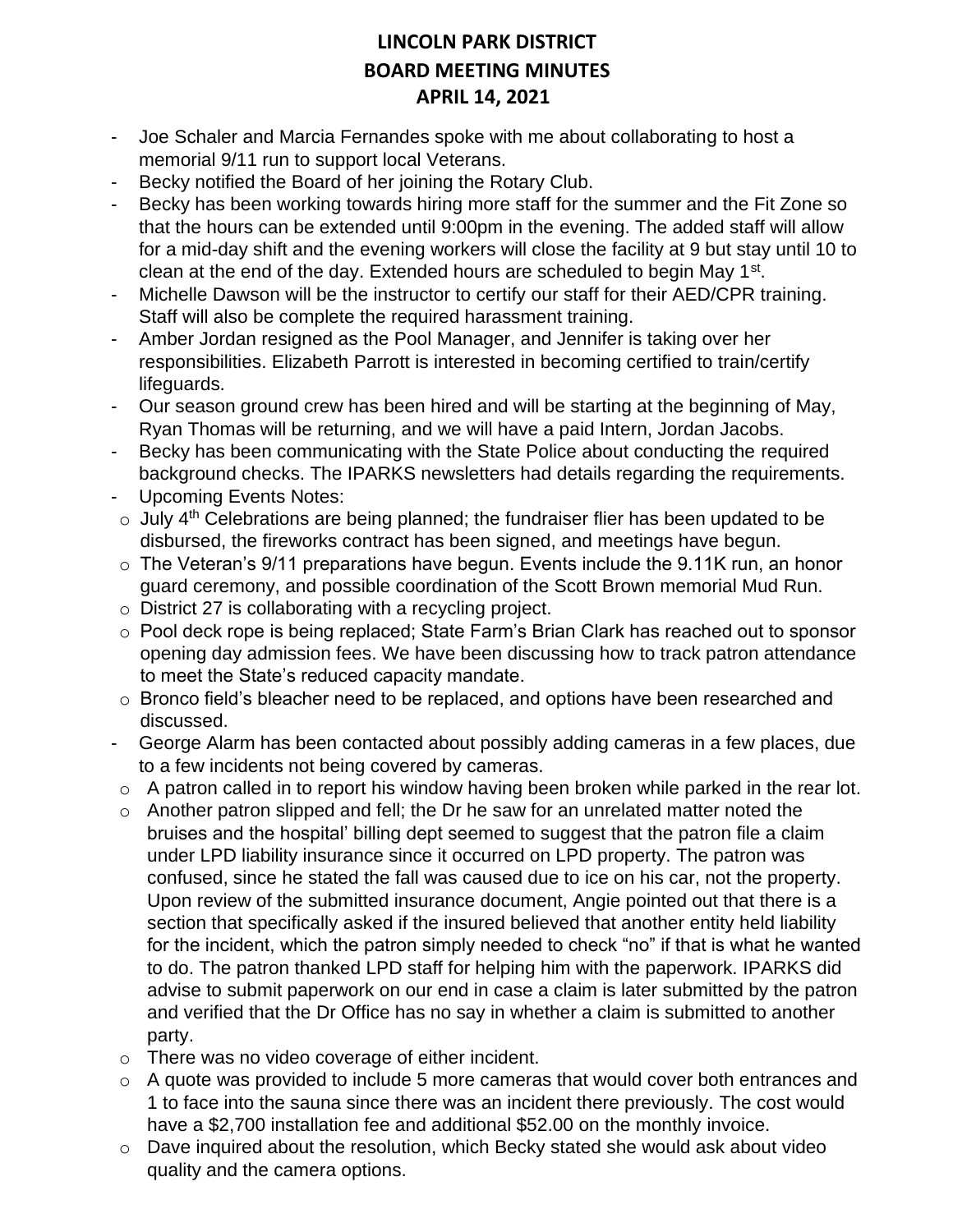- o Laura stated that the issue had previously been discussed, but the work was slated to be completed once the parking lot had been completed and the lighting improved.
- o Don inquired about coverage at the shop, which Vern stated was sufficient.
- Becky has registered for a pool operator's course to be more knowledgeable about the Aquatic Center.
- Allen Concession has had an issue develop with the hot water. The existing system has on demand heater for the faucets, which have now failed.

#### **OPERATIONS REPORT – VERN HASELEY**

- Vern continued the discussion of the Allen Concession hot water issue. He recommends removing the on-demand units, installing a larger water heater, running a central water line and circulation pump to meet the needs. The stainless-steel features are showing their years after having been subjected to years of heat and humidity in the summers. Don inquired as to whether the job had been bid out. Vern stated that he had requested a bid from Don Wheeler and Gene Moon. John Roache was contacted for a bid, but he is currently on medical leave.

- Memorial Park had a few trees felled recently and one came down upon the Edwards trace tree. The area has been cordoned off and marked so that it will avoid further damage during the removal of the felled trees. Vic Board and Jason Mauhar have submitted their waivers to be allowed to harvest the felled trees. Don asked if copies of insurance had been received. Angie verified that both had signed waivers and Mauhar's insurance was on file from his landscaping work.

- The concrete has been repaired in the Pool Concession stand, which was from the previous chemical spill.

- The deck rope is being replaced and the mounting system is being updated to make it easier the next time. The rope is only lasting 4 or 5 years due to weather conditions.

- We had to order a part for the splash pad features, but all else is in progress.

- The lights on the legion field need to be discussed. We can either take the time to retrofit the existing features, which would run around \$18-20,000 or we can upgrade the system to LED for \$25-30,000. The lights create a safety concern because players cannot see the ball in the outfield. Jaylee stated that only the High School and Legion use that field at night. Dave inquired about pushing off the update for another year. Becky stated that she had received a few complaints about the lighting. Gary queried the liability issue of scheduling night games knowing lighting is an issue. Laura recommended not scheduling any further night games. Vern pointed out that the lights were donated and have been used for several years. Dave suggested donating them when they are replaced, and Bob stated that the fairgrounds did receive some lights from LPD previously. Laura Duffer made the motion to donate the current lights to the fairgrounds upon replacement. Bob Thomas moved to second the motion, which then passed after a unanimous, roll-call vote. The Board asked Angie to review the Capital Improvement Budget and to table the discussion of replacement until the May 2021 meeting.

#### **PROGRAM REPORT – JAYLEE SWINFORD**

**-** Music lessons have been going well and there are only 2 weeks left.

**-** Ballroom Dance Classes started last week, with 4 couples participating.

**-** The "You've Been Egged" Easter event was very popular. We had 79 baskets sold at \$10 each. I plan to repeat the event next year. I also held a coloring contest for the donated prizes, which had around 25 submissions. Laura had suggested hiding "easter eggs" in the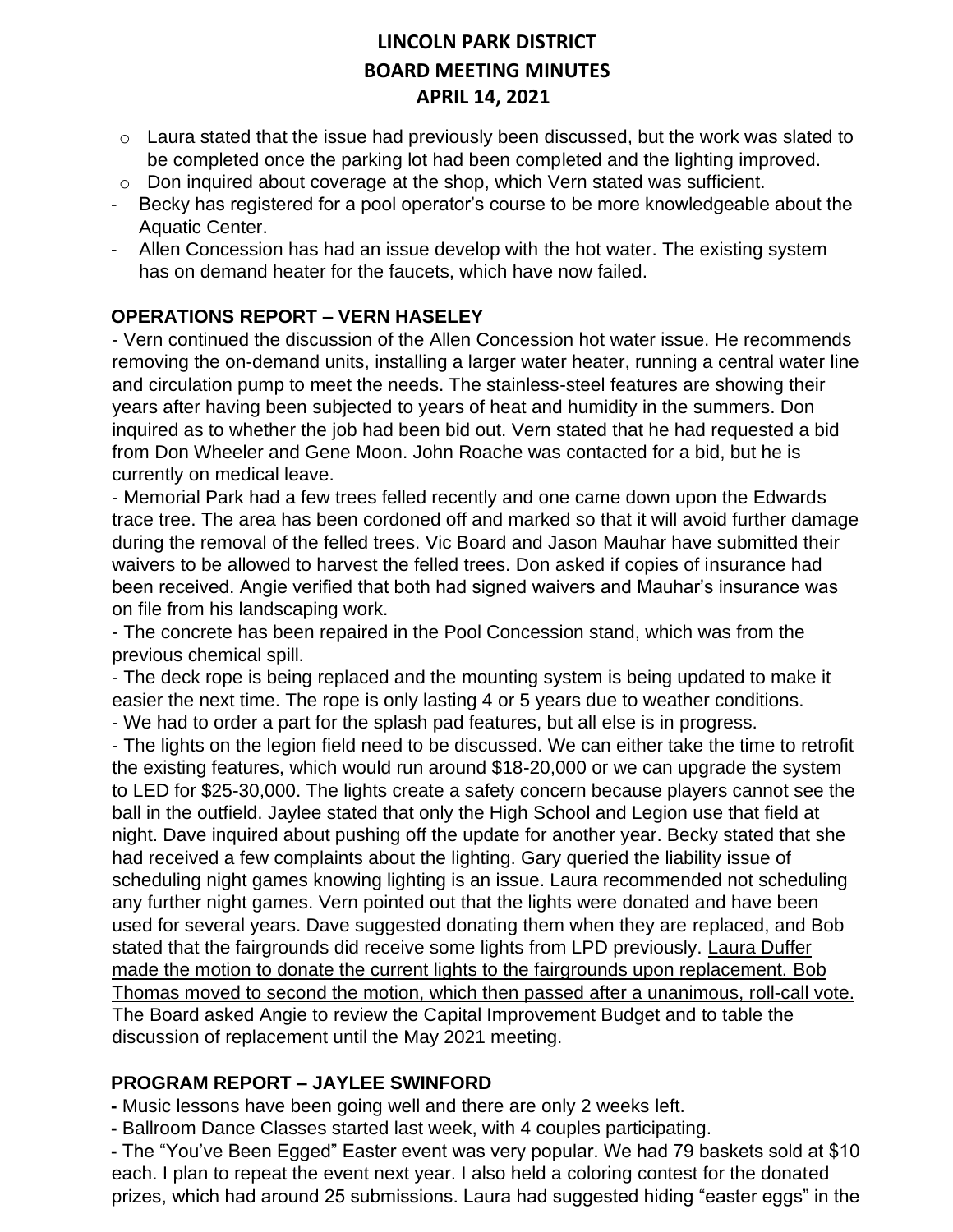parks, which I was able to find large eggs to do so. That was a hit! We had so many people messaging for clues and questions about whether a park's egg had been found. **-** Kaleia, one of our LC Interns, has been working with the local schools on an Earth Day event.

**-** Baseball/Softball/Teeball registration is over, and I attended the scheduling meeting with Becky and John. LPD has 1 team of boys and girls for each age group, but the league has no 12U girls this year. LPD has 4 tee ball teams this year.

**-** Jody will be offering a Mother's Day painting class.

**-** Jaylee is working on the summer programs and organizing the brochure. Since there were very few events last summer, there will be more offered this summer.

**-** All concession workers have been hired.

**-** Advertising the Driving Range has been a topic of conversation with Becky. A patron stated that other ranges in the vicinity offer memberships, as close as Pekin. Dave inquired how range memberships work. Jaylee stated that for a fixed fee, members can get an unlimited number of baskets, just limited to 2 baskets at a time. Laura asked how much Pekin's membership costs, which Jaylee verified it to be \$200. Becky stated that individually, a bucket is \$5, so the proposed membership is \$150 with a possibility of offering a discount later in the season. Dave queried if a punch card system would be cheaper. Angie stated that the Rec1 software does have a capability of tracking the number of card "swipes", but that feature has not been used by LPD yet. Laura questioned whether golf lessons would be offered during the summer. Jaylee stated that there have been no inquiries. Dave asked if the golf shed was still used to dispense the baskets, which Vern stated it has not been used in years. Vern reminded the Board that during Tee Ball season, there is a curfew in place for the driving range.

#### **FITNESS MANAGER'S REPORT – JENNIFER PRATHER**

- Group Fitness class attendance was 717 for March, which is up from the previous month's 494 total.

- With the State's new parameters, classes were expanded from 10 participants to 17, but only a few classes were full.

- Sheralyn will be teaching the Active Agers on Fridays.

- Dr. Goldstein, a local chiropractor, will be teaching a Senior focused health seminar in May. Don asked in which office he worked locally, which Jennifer verified that he worked with Dr. Schneider.

- LPD offered free group fitness classes April  $1<sup>st</sup> - 7<sup>th</sup>$  as a promo, which brought in a few new participants.

- Angie, of ALMH, has contacted me about offering a 2-week pass for their fitness group, which has 204 participants. Each local gym, including Mt. Pulaski's, will be spotlighted for 2-weeks in the program, and they are even promoting our Teacher discount.

- May will have a Small Group Personal Training promo, with myself and/or Katie as the instructor.

- The Balloons Over 66 meeting went well, and they have requested to hold the evening glows upon LPD property, likely the driving range. Gary asked if the launches would also take place at LPD, which Jen stated they plan on launching from Scully park. The committee has been notified that a Certificate of Liability is required prior to the event.

- Jennifer has completed the online Lifeguard Management Training.

- Elizabeth Parrott will also be helping organize pool management. '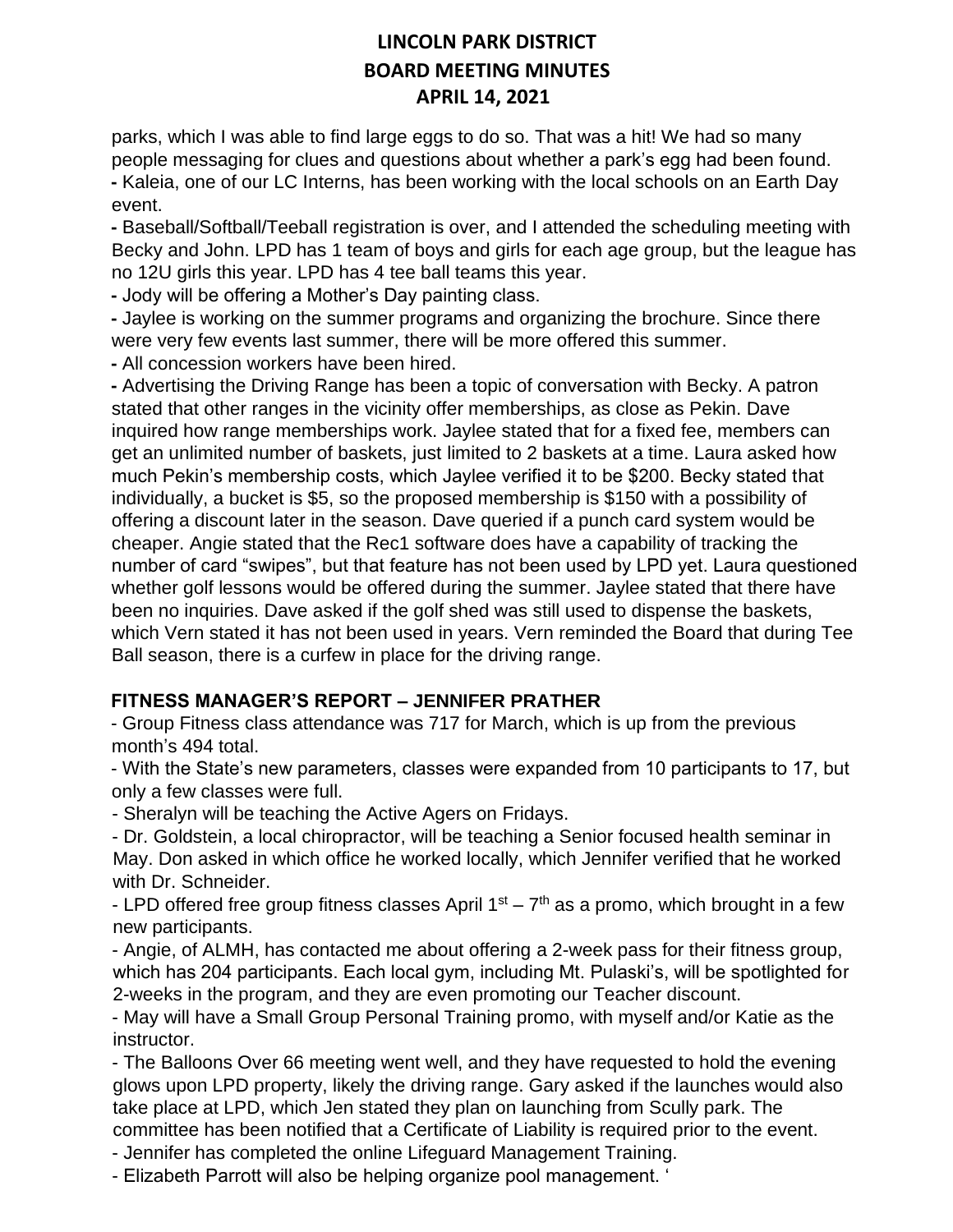- Lifeguards have been hired. Previously, there have been up to 30 guards, we currently have 15, but 25 would be preferable. Gary questioned if the State had a required number of guards for capacity, which Jen explained that the number of guards depends upon the space that needs to be covered. Currently, LPD needs 8 guards for all 3 vessels to be properly staffed.

-Jennifer has been discussing changing the coin method at the pool for daily wrist bands with Becky. Gary asked if the colors would change daily, which was verified.

- Jennifer disbursed a sample of the Aquatic Center brochure for the Board's review.

- Jennifer stated that the Head Guards had suggested having a different color suit to designate their status easier. Also, the public may not know names, but they can identify the head guards by the colors. The Board approved.

- Since the summer Olympics have been rescheduled for this summer, Jennifer would like to have a few water races.

- Regarding pool prices, Jennifer recommended increasing the party price by \$25 per vessel. Also, she suggested offering half-price admission 4-6pm along with reviewing the family pass price. Jennifer suggested limiting the family to 2 adults and 2 children for that price or raising the price for the current 2 adults and 4 children. There is also a fee for additional children, which is currently \$10 per child. Laura stated that she preferred to reduce the family size and leave the fee for additional children the same. The Board agreed with Laura and the consensus about the pool party price was to increase the fee. - Since there are no Tuesday evening water aerobics, Jennifer proposed an evening event for teens and families, alternating weeks. The proposed price was \$3 per teen and \$20 per family of 4, which the Board approved of adding, along with the discount after 4 pm. - Friday fun days at the pool, the second of each month, will have new collaborations for the donations besides just the food pantry. Jennifer and Jaylee have been planning those events with the donors.

- Jennifer plans on incorporating more in-service training with the guards throughout the summer. She met with all the returning guards and asked for their suggestions and input about how to do things better at the pool. Gary questioned the need to have 8 guards at one time, so Jennifer explained the rotation and state requirements. Gary suggested having a concession worker in the pool concession that is not a guard to help. Jennifer agreed that it would give concession workers more hours throughout the season. - It has been brought up that, currently, the State mandate only allows touchless water fountains to refill bottles. Jennifer suggested selling cups of water at the concession stand or offering free bottle refills. Angie stated that the bottle filling station installed in the Fit Zone cost around \$1,200 for everything. The Board is not opposed to selling cups of water or offering free refills on bottles.

# **CORRESPONDENCE: None**

#### **UNFINISHED BUSINESS:**

A**.** Capital Improvements:

- 1. Exterior Water Main: Waiting on the weather to allow for the work to be done.
- 2. Rotary Playground equipment installation:
	- a. Vern reported that the equipment has been delivered.
	- b. Installation is scheduled for after the July 4<sup>th</sup> Celebrations to reduce the impact on not only that event, but also all the summer leagues, specifically tee ball.
	- c. Bob asked how much the swing itself cost, which Angie verified was \$4,500.